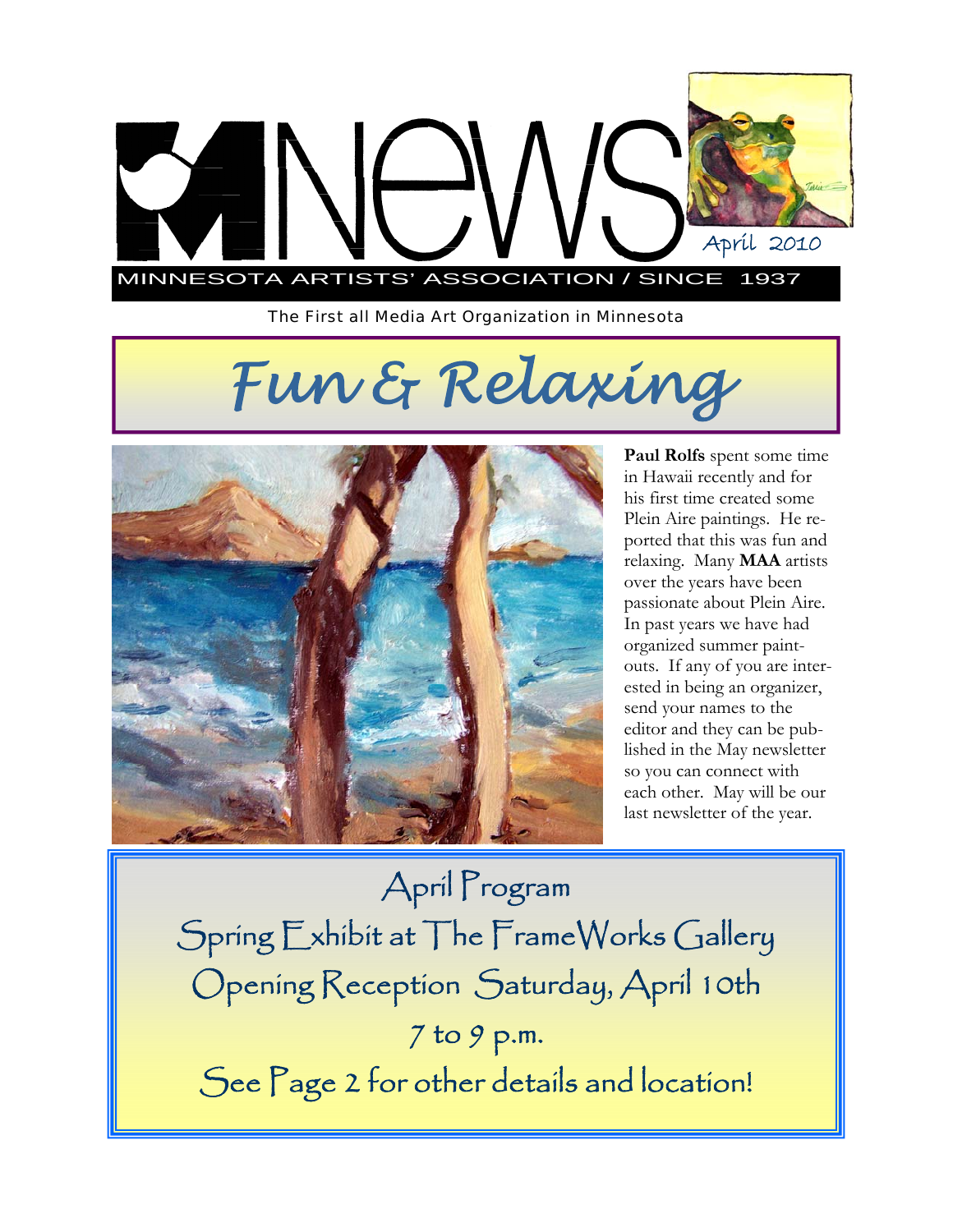

MAA Members will exhibit their paintings this spring at **The FrameWorks in St. Paul. The exhibit is from April 3 to May 14th.** 

### **The Calendar is as follows:**

**Calendar:** 

Monday, **March 15**, Postmark deadline for entry form

## \***Drop-off date(s) and time(s) for submissions:**

Monday, 3/22 10 am - 7pm, Tuesday, 3/23 10 am - 9pm Wednesday, 3/24 10am - 7 pm

### **\*Pick-up date(s) and time(s) for nonaccepted work:**

Saturday, 3/27 10am - 5 pm, Monday, 3/29 10am - 7pm Tues 3/30 10am - 9 pm

## **\*Reception date/time:**

Saturday, April 10th 7-9p.m.

## **\*Pick-up date(s) and time(s) for accepted work (after the show):**

Saturday, 5/15 10am - 5pm, Monday, 5/17 10am - 7pm

Our new Publicity Coordinator, **Jeanne Emrich** is working on a new MAA Brochure and also MAA business cards with contact information

Stay tuned for new efforts to expand our membership.

**The FrameWorks** is located at: 2022A Ford Parkway, St. Paul, MN 55116. Phone # 651-698-3372.

 **Hours:** M,W,F 10-7/ T,Th 10-9 /S 10-5

**The Gallery will hang and take down the show and provide refreshments.** 

Each artist is responsible for insuring their own work.

## **MAA Board of Directors**

**Administration President Charlie Breems** 952-913-8671 **Secretary Emmy White** 612-825-8312 **Treasurer Jeanna Meyer** 952-250-7886

#### **Activities Coordinators Exhibitions John Williams** 952-831-0363 **Programs Judy Lieber** 952-884-1815 **Membership Co-Chairs: Bonnie Crouch** 952-945-0682 **Jack OLeary** 952-888-0638 **Historian Ginny Olsen**

**Projects Gene Terres** 612-825-4512 **Publicity Jeanne Emrich** 

 **Editor MAA Newsletter Terrie Christian** 763-546-5266 **terriepc@msn.com**

**Webmaster: Emmy White** 612-825-8312  **emmywhite@gmail.com**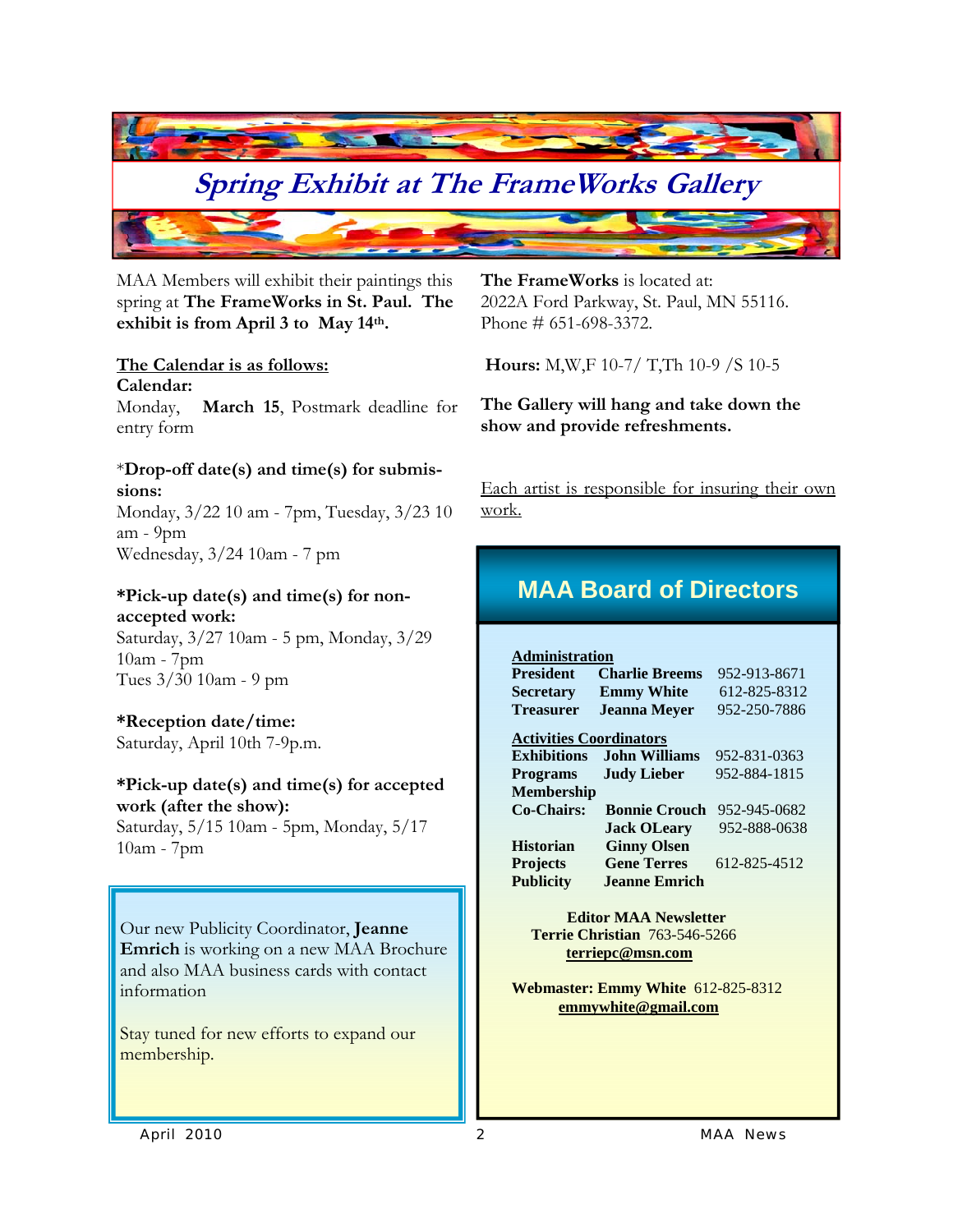## *Brag Box: If ya done it, it ain't braggin'*

Woodland Stroll III, a watercolor painting by **Juliet Anderson** was published in our January issue and was credited to **Ron Wilson.** Editor's mistake. Nice outdoor imagery! Hopefully it will inspire people to get out and paint. Thanks to Juliet for the correction!



Spring is the time for the return of frogs. The painting front page

upper right is "Froggie" by **Terrie Christian.**  Here is another fun image of that delightful creature that sings to us in spring.



**Rita Corrigan** and I are having an exhibition at the Sherburne County Government Center located 2 miles west of downtown Elk River at 13880 U. S. Highway 10. The building is open from 8 am to 4:30 pm weekdays. Together we have about 70 paintings: oils, pastels and watercolors. The show runs from March 29 until May 7, 2010.

We also will be opening our Studio 425 in the Northrup King Building for First Thursdays on April 1 from 5 to 9 p.m. Hope you can come see our work at one of these shows! *Marjorie Moody* 

## **Powderhorn Art Fair**

Our **MAA** tent will be in the usual area by the Pavilion in **August**.

The Art Fair is visited by over 10,000 people. We sell paintings from \$50 to \$400 without having to pay commission.

There will be 3 full walls available to all members at a cost of \$40 each. The small increase is because of an increase in the cost of the space.

The first Artists to send me \$40 will have their wall choice. If you buy a full wall, you are responsible for your paintings for Saturday night.

As always, the remaining walls will be available for 1 painting for \$10, or 2 paintings for \$15.

There will be space to sell prints and cards with your paintings.

For questions call: **Gene Terres at 612-825-4512** 



Visitors to our booth August 2009

*April 2010 3 MAA News*